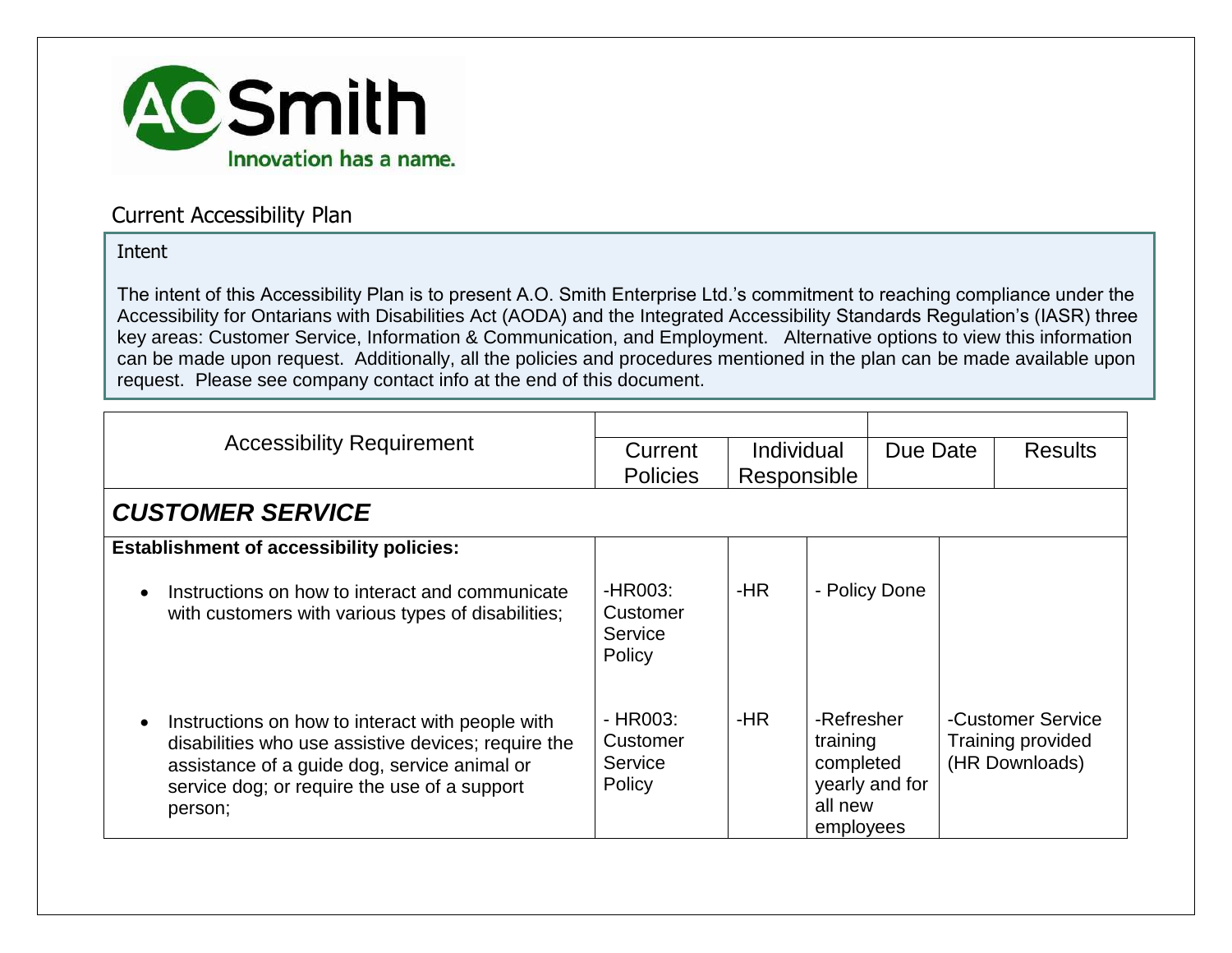

| $\bullet$ | Instructions on how to use equipment or devices<br>that are available at your premises or that may<br>assist customers with disabilities;                                            | $-HR003$ :<br>Customer<br>Service<br>Policy                                                                                                                                                    | $-HR$ | -Refresher<br>training<br>completed<br>yearly and for<br>all new<br>employees | -Additional<br>equipment device<br>instructions created/<br>obtained when<br>employee/customer<br>accommodation<br>required                                                                                                                                              |
|-----------|--------------------------------------------------------------------------------------------------------------------------------------------------------------------------------------|------------------------------------------------------------------------------------------------------------------------------------------------------------------------------------------------|-------|-------------------------------------------------------------------------------|--------------------------------------------------------------------------------------------------------------------------------------------------------------------------------------------------------------------------------------------------------------------------|
|           | Instructions on what to do if a customer with a<br>disability is having difficulty accessing your<br>services;<br>Policies, procedures and practices surrounding<br>the legislation. | -HR004:<br>Customer<br>Feedback<br>Procedure<br>&<br>HR005:<br>Temporary<br>Service<br><b>Disruption</b><br>Procedure<br>&<br>HR006:<br>Information &<br>Communicati<br>on Standards<br>Policy | $-HR$ | -Instructions<br>Completed                                                    | - Refresher training<br>completed yearly<br>and for all new<br>employees to deal<br>with customers<br>having difficulty<br>accessing services<br>-Customer Service<br>feedback form<br>completed<br>-Temporary Service<br><b>Disruption</b><br>Notification<br>completed |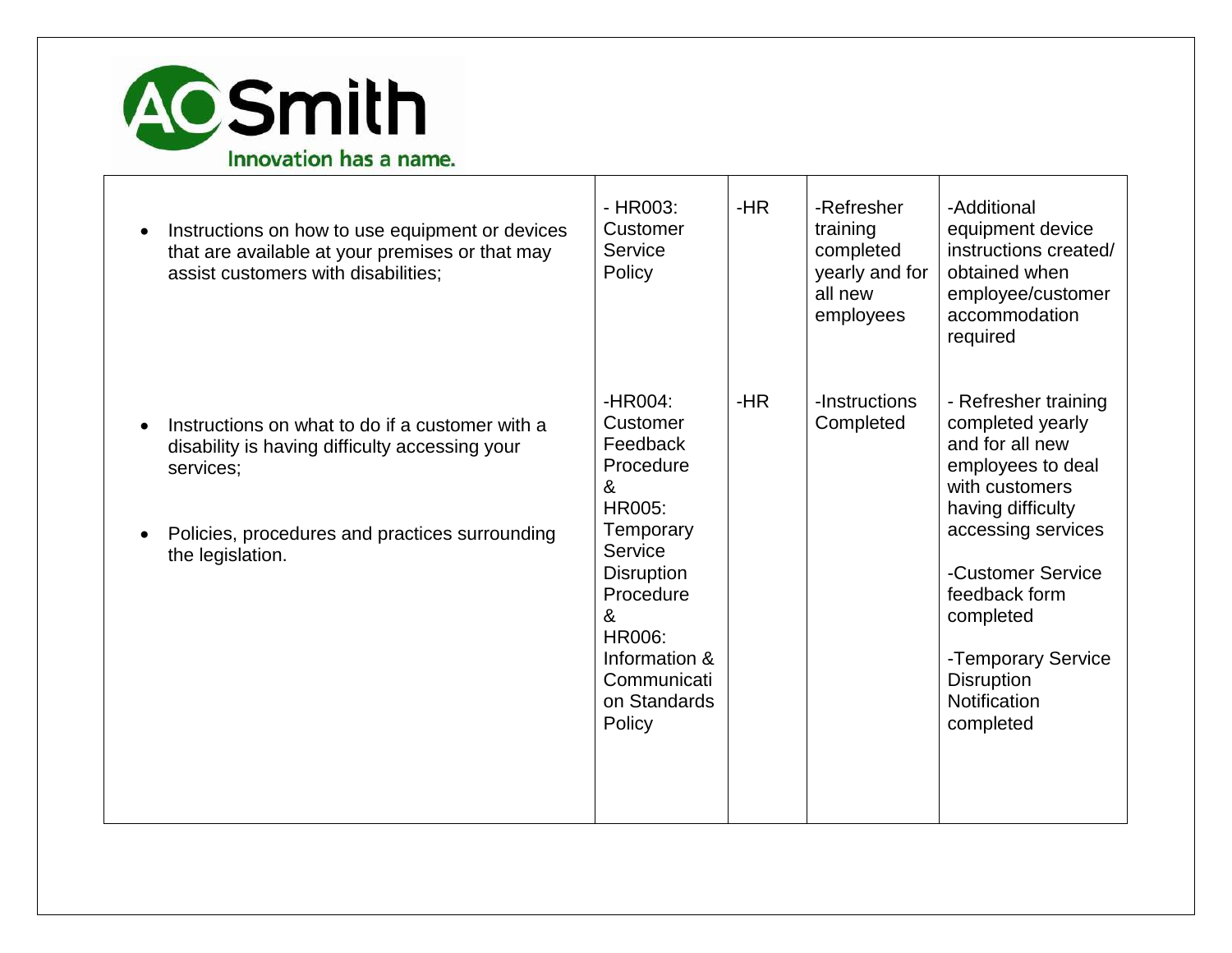

#### **Training**

| All employees and volunteers;<br>All other persons who provide goods, services or<br>facilities on behalf of the organization; and<br>All persons who participate in developing the<br>organization's policies.<br>Provision of goods and services to persons with<br>disabilities;<br>The use of assistive devices;<br>The use of guide dogs, service animals and<br>service dogs;<br>The use of support persons;<br>Notice of service disruptions;<br>Customer feedback;<br>Training;<br>Notice of availability and format of documents. |                                              | $-HR$<br>$-HR$ | -Customer<br>service<br>training done<br>-Service<br>Disruption,<br>Customer<br>Feedback,<br>and Alternate<br>Format<br>procedures<br>need to be<br>reviewed by<br>staff | -AODA Customer<br>service refresher<br>training done<br>annually & during<br>employee<br>orientation<br>(HR Downloads)<br>-Employees will<br>review procedures<br>in December 2014.<br>Reviewed yearly or<br>when major<br>changes happen. |
|--------------------------------------------------------------------------------------------------------------------------------------------------------------------------------------------------------------------------------------------------------------------------------------------------------------------------------------------------------------------------------------------------------------------------------------------------------------------------------------------------------------------------------------------|----------------------------------------------|----------------|--------------------------------------------------------------------------------------------------------------------------------------------------------------------------|--------------------------------------------------------------------------------------------------------------------------------------------------------------------------------------------------------------------------------------------|
| <b>Feedback Process</b>                                                                                                                                                                                                                                                                                                                                                                                                                                                                                                                    |                                              |                |                                                                                                                                                                          |                                                                                                                                                                                                                                            |
| Receiving and responding to feedback shall<br>ensure that the processes are accessible to<br>persons with disabilities by providing or arranging<br>for the provision of accessible formats and<br>communication supports, upon request                                                                                                                                                                                                                                                                                                    | -HR004:<br>Customer<br>Feedback<br>Procedure | -HR            | -Policy done<br>-Feedback<br>form done                                                                                                                                   | -Employees will<br>review procedures<br>in December 2014.<br>Reviewed yearly or<br>when major<br>changes happen.                                                                                                                           |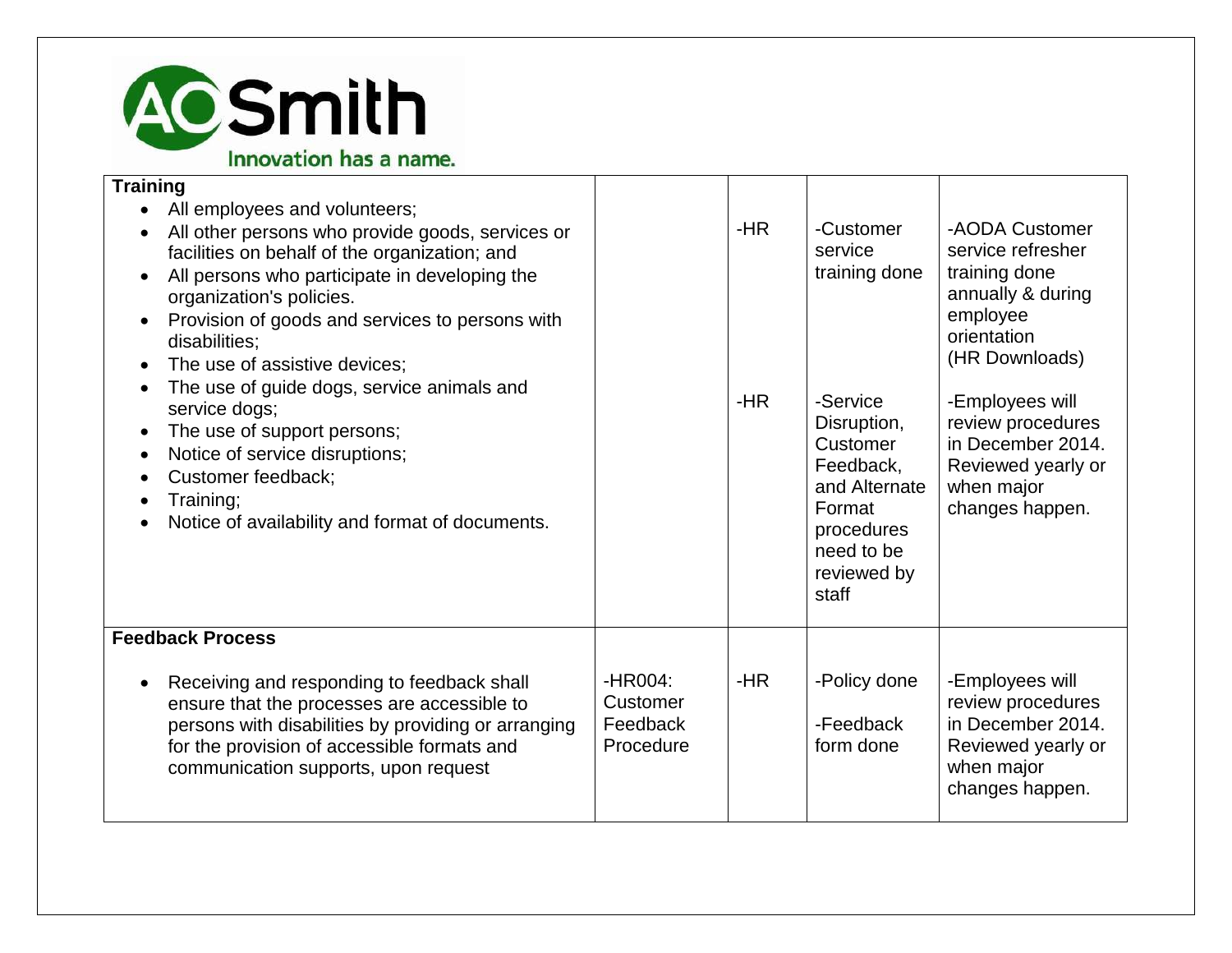

| Notification to the public about the availability of<br>accessible formats and communication supports is<br>required.                                                                                                                                                                                                                                                                                                                                                                                                                  |                                                                   |       | -Alternate<br>Format<br>Procedure is<br>done                                                                  | -Alternate Formats<br>will be made<br>available upon<br>request.                                                                                                                    |
|----------------------------------------------------------------------------------------------------------------------------------------------------------------------------------------------------------------------------------------------------------------------------------------------------------------------------------------------------------------------------------------------------------------------------------------------------------------------------------------------------------------------------------------|-------------------------------------------------------------------|-------|---------------------------------------------------------------------------------------------------------------|-------------------------------------------------------------------------------------------------------------------------------------------------------------------------------------|
| <b>Accessible Formats and Communication Support</b><br>Upon request, provide or arrange to provide<br>accessible formats and communication supports<br>for persons with disabilities:<br>In a timely manner that takes into account<br>$\circ$<br>the person's accessibility needs;<br>At a cost that is no more that the regular<br>$\circ$<br>cost charged to other persons.<br>The organization will consult with the person<br>making the request to determine the suitability of<br>an accessible format or communication support | -HR006:<br>Information &<br>Communicati<br>ons Standard<br>Policy | -HR   | -Policy and<br>Procedure<br>Done                                                                              | -Employees will<br>review procedures<br>in December 2014.<br>Reviewed yearly or<br>when major<br>changes happen.                                                                    |
| <b>Accessibility Plans</b><br>Establish, implement, maintain and document a<br>multi-year accessibility plan                                                                                                                                                                                                                                                                                                                                                                                                                           | -Current<br>Accessibility<br>Plan (this<br>document)              | $-HR$ | -barriers will<br>be addressed<br>and<br>documented<br>in this plan<br>when they<br>are reported/<br>apparent | -Ongoing<br>assessment,<br>documentation, and<br>timelines for barriers<br>located at the end of<br>the Current<br>Accessibility Plan for<br>both Customers and<br><b>Employees</b> |

Τ

┐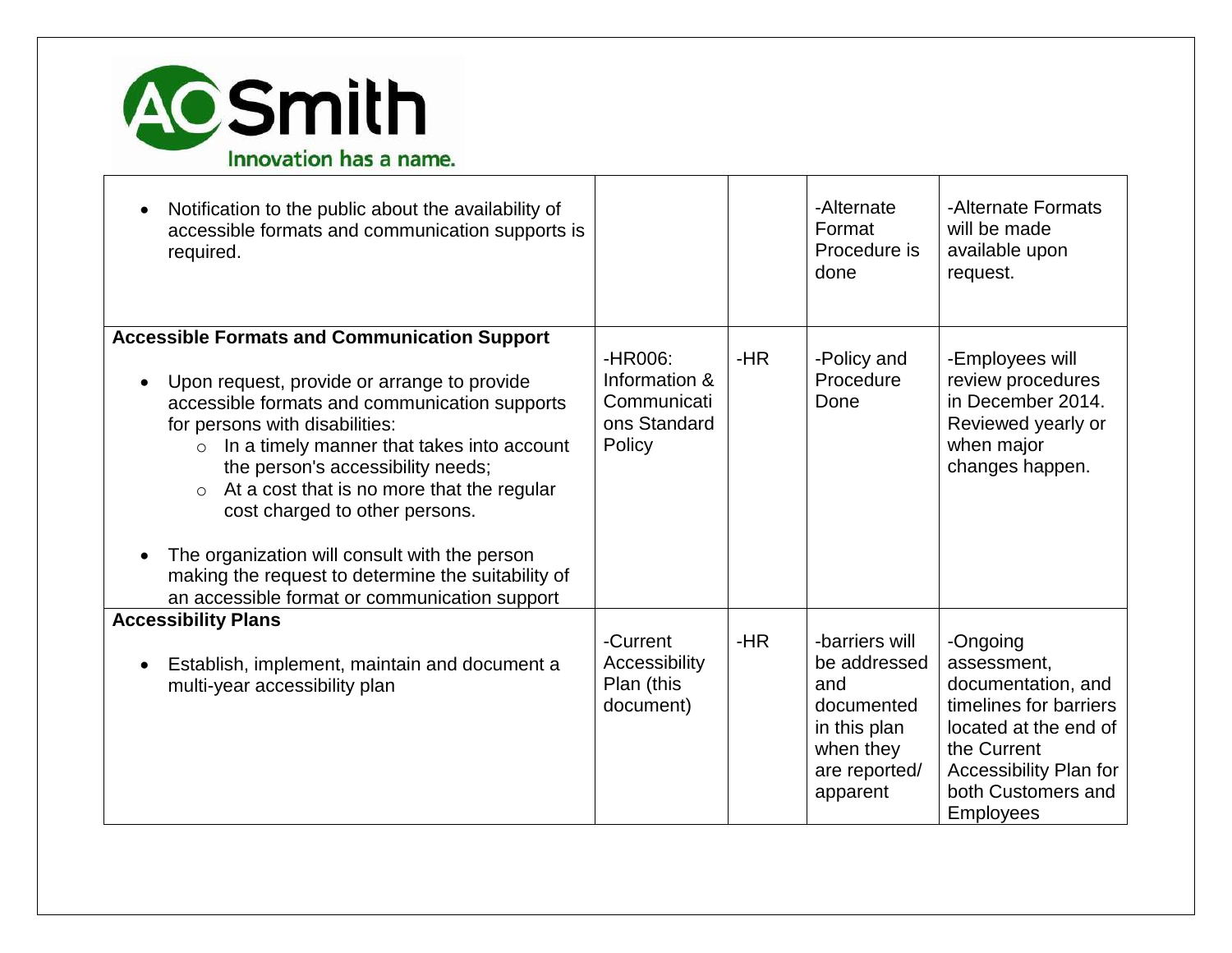

## *INFORMATION & COMMUNICATION*

| <b>Training</b><br>Accessibility for Ontarians with Disabilities Act,<br>$\bullet$<br>$2005$ ;<br>Accessibility Standards for Customer Service,<br>Ontario Regulation 429/07. | $-HR006:$<br>Information &<br>Communicati<br>ons Standard<br>Policy | $-HR$               | -December<br>2014 | -Information &<br>Communication and<br><b>Employment training</b><br>completed for<br>company policy<br>makers and<br>implementers.<br>(HR Downloads) |
|-------------------------------------------------------------------------------------------------------------------------------------------------------------------------------|---------------------------------------------------------------------|---------------------|-------------------|-------------------------------------------------------------------------------------------------------------------------------------------------------|
| Accessible websites and web content - *New Sites*                                                                                                                             |                                                                     | $-IT/$<br>Marketing |                   | -AO Smith does not<br>have a new website.                                                                                                             |
| All websites and web content                                                                                                                                                  |                                                                     |                     |                   |                                                                                                                                                       |
| Internet websites and web content conform with<br>$\bullet$<br>the World Wide Web Consortium Web Content<br>Accessibility Guidelines (WCAG) 2.0 Level A<br>initially;         |                                                                     | $-IT/$<br>Marketing | -DONE             | -(WCAG) 2.0 Level<br>A requirements are<br>completed                                                                                                  |
|                                                                                                                                                                               |                                                                     | $-IT/$<br>Marketing | -December<br>2014 | -Website must have<br>the company<br>accessibility plan                                                                                               |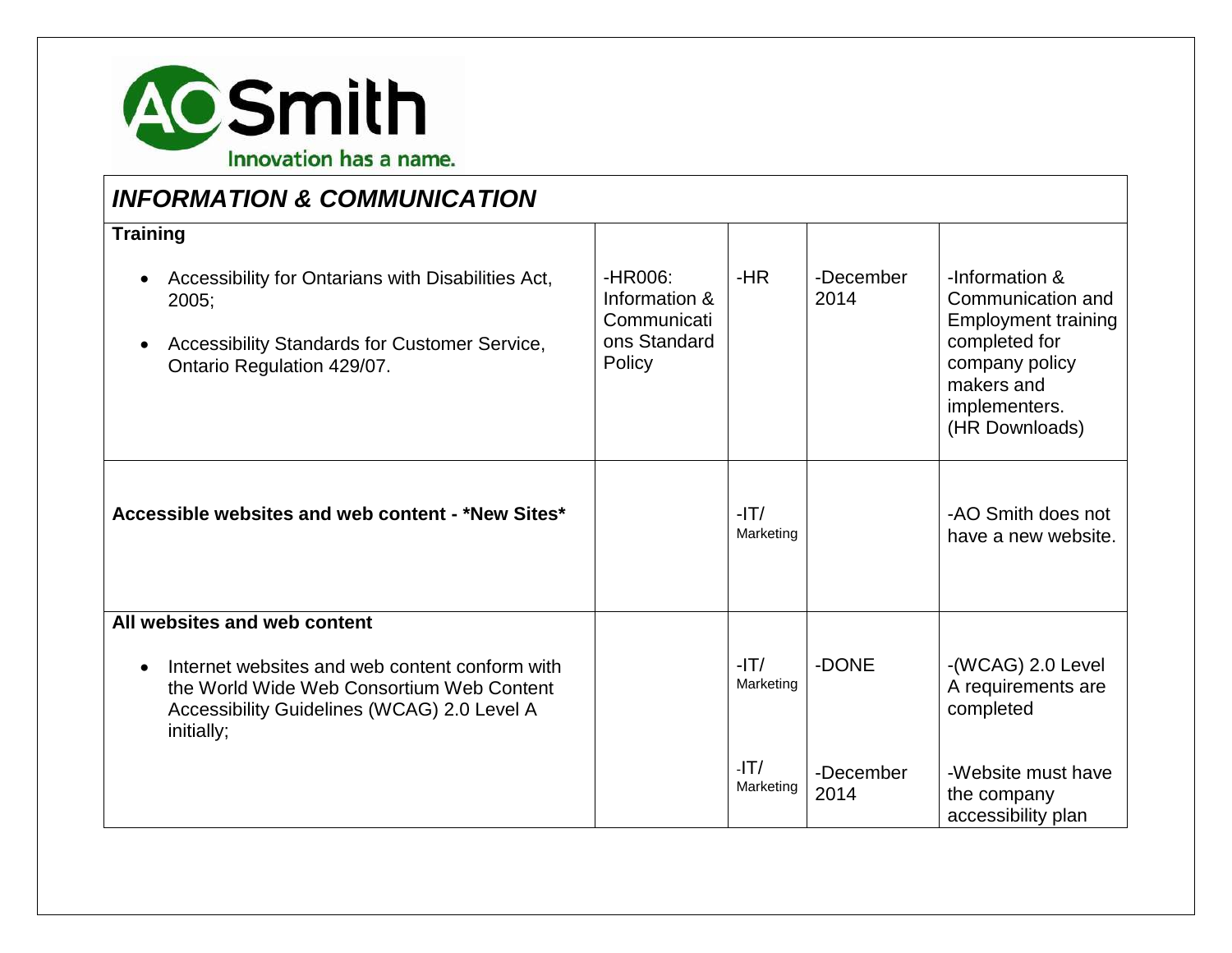

| Increase to WCAG 2.02 Level AA in accordance<br>with Section 14(3) schedule.                                                                                                                                                             |                                                                   | $-IT/$<br>Marketing | -Complete<br>(WCAG) 2.02<br>Level AA<br>before 2021 |                                                                                           |
|------------------------------------------------------------------------------------------------------------------------------------------------------------------------------------------------------------------------------------------|-------------------------------------------------------------------|---------------------|-----------------------------------------------------|-------------------------------------------------------------------------------------------|
| <b>EMPLOYMENT STANDARDS</b>                                                                                                                                                                                                              |                                                                   |                     |                                                     |                                                                                           |
| <b>Recruitment:</b><br>Notification about available policies and<br>accommodation for applicants with disabilities<br>Provide suitable accommodation that takes into<br>account the applicant's accessibility needs due to<br>disability | -HR007:<br>Employment<br>Standard<br>Policy                       | $-HR$               | -Policy DONE<br>-December<br>2014                   | -Employees will<br>review policy.<br>Reviewed yearly or<br>when major<br>changes happen.  |
| Informing employees of supports                                                                                                                                                                                                          |                                                                   |                     |                                                     |                                                                                           |
| Inform all employees of policies used to support<br>employees with disabilities                                                                                                                                                          | -HR007:<br>Employment<br>Standard<br>Policy<br>&<br><b>HR008:</b> | $-HR$               | -December<br>2014                                   | - Employees will<br>review policy.<br>Reviewed yearly or<br>when major<br>changes happen. |
| Provide new employees the information                                                                                                                                                                                                    | Individualized<br>Emergency<br>Response<br>plan                   | $-HR$               | -Incorporate<br>into<br>employee<br>orientation     | -To be included in<br>Employee<br>Orientation, January<br>2015                            |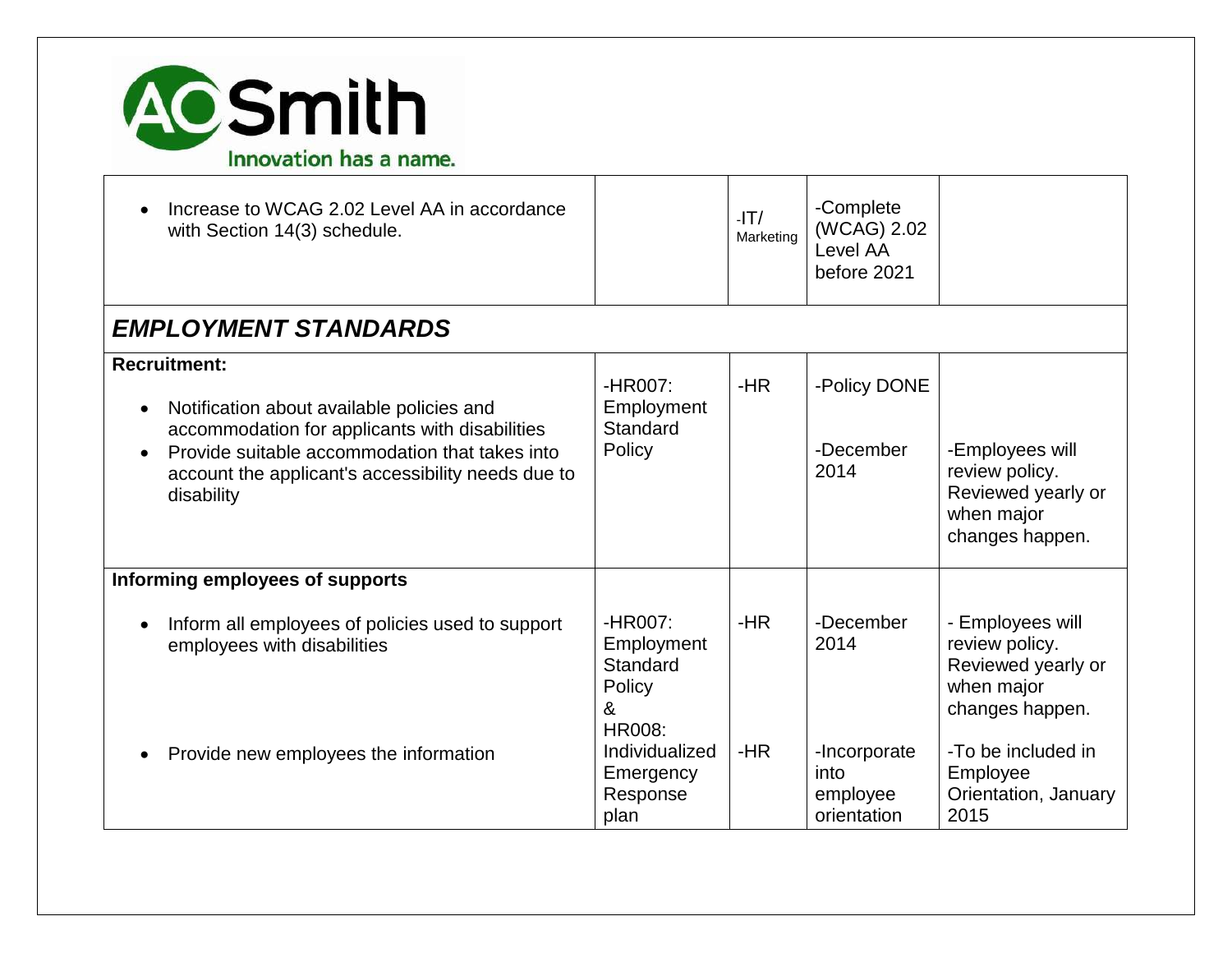

| Provide updated information to employees<br>whenever there is a change to an existing policies<br>on the provision of job accommodations that take<br>into account an employee's accessibility needs<br>due to disability                                                                                                       | $\boldsymbol{\alpha}$<br>HR009:<br>Accommodati<br>on Policy<br>&<br>HSP12.1:<br>Early and<br>Safe Return<br>to work | $-HR$ |                                   | -Policies will be<br>revised and all<br>employees with<br>individual<br>accommodation<br>plans will be<br>informed |
|---------------------------------------------------------------------------------------------------------------------------------------------------------------------------------------------------------------------------------------------------------------------------------------------------------------------------------|---------------------------------------------------------------------------------------------------------------------|-------|-----------------------------------|--------------------------------------------------------------------------------------------------------------------|
| Accessible formats and communication supports for<br>employees:<br>Information to perform their job<br>Information that is generally available to<br>employees in the workplace                                                                                                                                                 | -HR009:<br>Accommodati<br>on Policy                                                                                 | $-HR$ | -Policy DONE                      | -Accessibility<br><b>Request Form:</b><br>Documents in<br><b>Alternate Formats</b><br>available                    |
| Workplace emergency response information<br>If an employee who receives individualized<br>workplace emergency response information<br>requires assistance, and with the employee's<br>consent, the employer shall provide this<br>information to the person designated by the<br>employer to provide assistance to the employee | -HR008:<br>Individualized<br>Emergency<br>Response<br>plan                                                          | $-HR$ | -Policy DONE<br>-December<br>2014 | -Make sure all<br>employees with a<br>disability have a<br>documented<br>emergency<br>response plan                |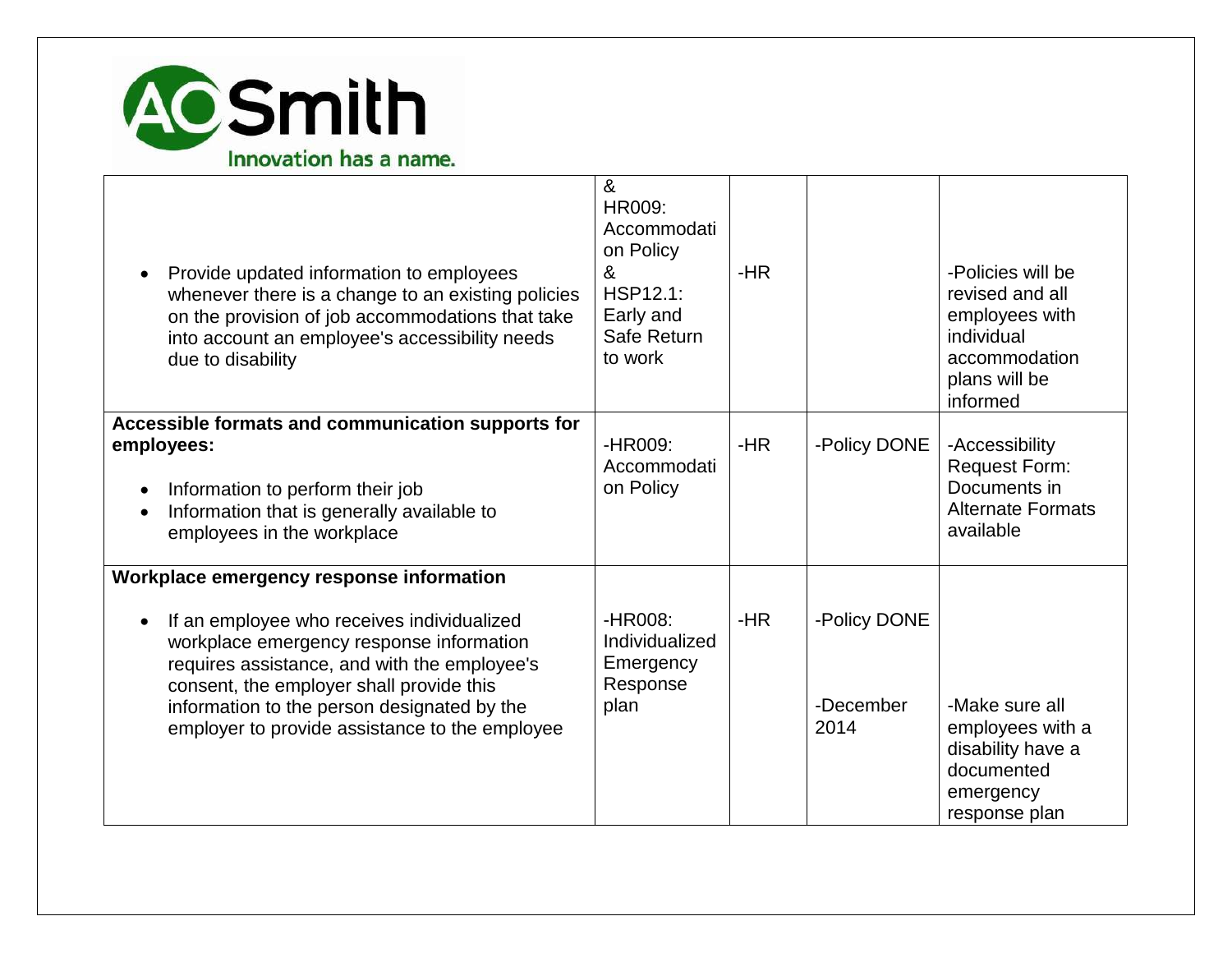

| Individualized workplace emergency response<br>information shall be reviewed when the employee<br>moves to a different location in the organization;<br>their overall accommodations needs or plans are<br>reviewed; or when the employer reviews its<br>general emergency response policies.                                                                                                                                                                                                                                                                                                                                                                                                                                                                                                                                                                            |                                     | $-HR$ |                                   | -Plans will be<br>reviewed when any<br>significant changes<br>happen to an<br>employee's<br>occupational<br>situation. |
|--------------------------------------------------------------------------------------------------------------------------------------------------------------------------------------------------------------------------------------------------------------------------------------------------------------------------------------------------------------------------------------------------------------------------------------------------------------------------------------------------------------------------------------------------------------------------------------------------------------------------------------------------------------------------------------------------------------------------------------------------------------------------------------------------------------------------------------------------------------------------|-------------------------------------|-------|-----------------------------------|------------------------------------------------------------------------------------------------------------------------|
| <b>Documented Individual Accommodation Plans</b>                                                                                                                                                                                                                                                                                                                                                                                                                                                                                                                                                                                                                                                                                                                                                                                                                         |                                     |       |                                   |                                                                                                                        |
| Employees requesting individual accommodation<br>plans may participate in the development of the<br>plan;<br>Means by which the employee is assessed on an<br>individual basis;<br>The manner in which the employer can request an<br>evaluation by an outside medical or other expert,<br>at the employer's expense, to assist in determining<br>if accommodation can be achieved and, if so, how<br>it can be achieved<br>The manner in which the employee can request<br>participation of a bargaining agent representative<br>in the development of the plan<br>Privacy protection of the employee's personal<br>information<br>Frequency with which the individual<br>accommodation plan will be reviewed and<br>updated, and the manner in which it will be done<br>If a plan is denied, the manner in which the<br>reasons for the denial will be provided to the | -HR009:<br>Accommodati<br>on Policy | -HR   | -Policy DONE<br>-December<br>2014 | - Employees will<br>review policy.<br>Reviewed yearly or<br>when major<br>changes happen.                              |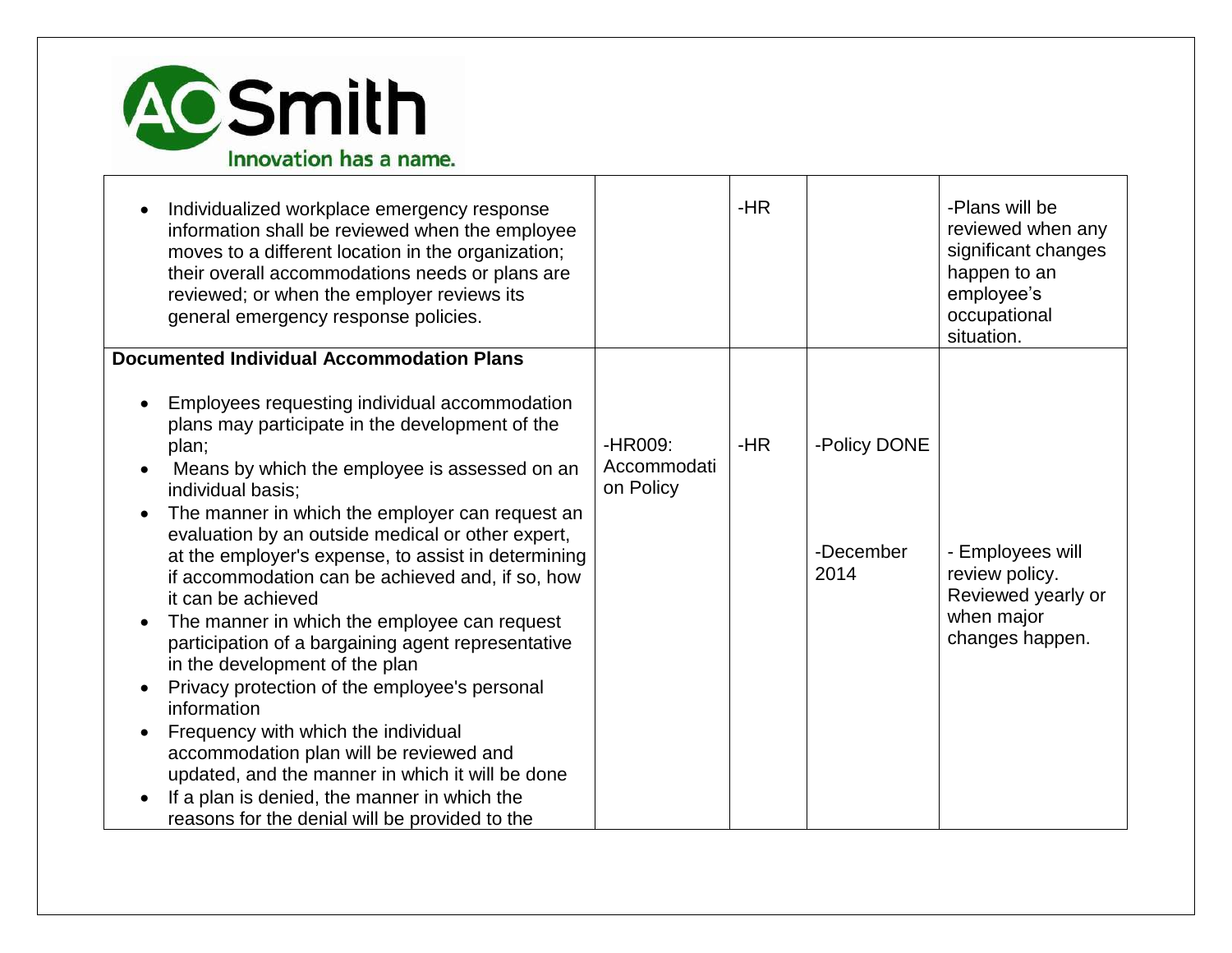

| employee<br>Individual accommodation plans are in a format<br>that takes into account the employee's<br>accessibility needs due to disability                                                                                                                                                      |                                                    |       |       |  |
|----------------------------------------------------------------------------------------------------------------------------------------------------------------------------------------------------------------------------------------------------------------------------------------------------|----------------------------------------------------|-------|-------|--|
| <b>Return to Work Process</b>                                                                                                                                                                                                                                                                      |                                                    |       |       |  |
| Develop and have in place a return to work<br>process<br>Outline the steps the employer will take to<br>$\bullet$<br>facilitate the return to work of employees who<br>were absent because their disability required them<br>to be away from work<br>Use documented individual accommodation plans | $-HSP12.1:$<br>Early and<br>Safe Return<br>to work | -HR   | -DONE |  |
| <b>Performance Management</b>                                                                                                                                                                                                                                                                      | $-HSP12.1:$<br>Early and<br>Safe Return<br>to work | $-HR$ | -DONE |  |
| <b>Career Development and Advancement</b>                                                                                                                                                                                                                                                          | $-HSP12.1:$<br>Early and<br>Safe Return<br>to work | $-HR$ | -DONE |  |
| Redeployment                                                                                                                                                                                                                                                                                       | $-HSP12.1:$<br>Early and<br>Safe Return<br>to work | -HR   | -DONE |  |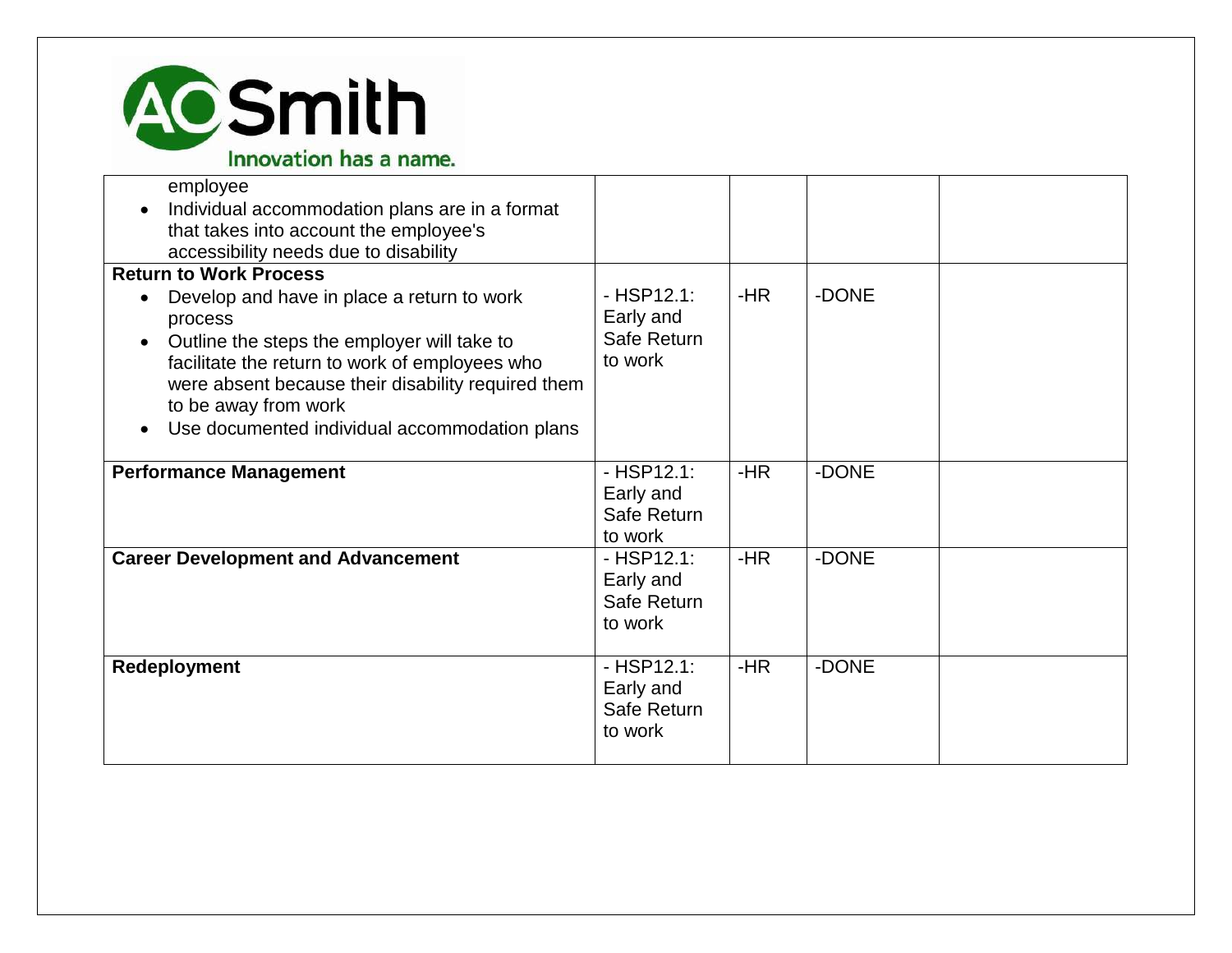

| <b>BARRIERS</b><br>(Customer/Employee)  | <b>Date</b><br><b>Reported</b> | <b>Individual</b><br><b>Responsible</b> | <b>Customer/Employee</b><br><b>Response</b>                   | <b>Timeline/ Result</b>                                                                                                                                                                                                |
|-----------------------------------------|--------------------------------|-----------------------------------------|---------------------------------------------------------------|------------------------------------------------------------------------------------------------------------------------------------------------------------------------------------------------------------------------|
| Orientation<br>(employee)               | Sept. 2014                     | <b>HR</b>                               | N/A                                                           | January 2015, Orientation will<br>include customer service<br>training, knowledge of all<br>company policies and<br>procedures and our duty to<br>reasonably accommodate<br>throughout the employment<br>relationship. |
| Individual Emergency<br>Plan (employee) | Sept. 2014                     | <b>HR</b>                               | N/A- Plan already in practice but<br>not formally documented. | December 2014, Formally<br>document an individual<br>emergency plan for a current<br>employee.                                                                                                                         |
|                                         |                                |                                         |                                                               |                                                                                                                                                                                                                        |

**\*Barriers will be updated as they are identified. See Barriers Section for more information**